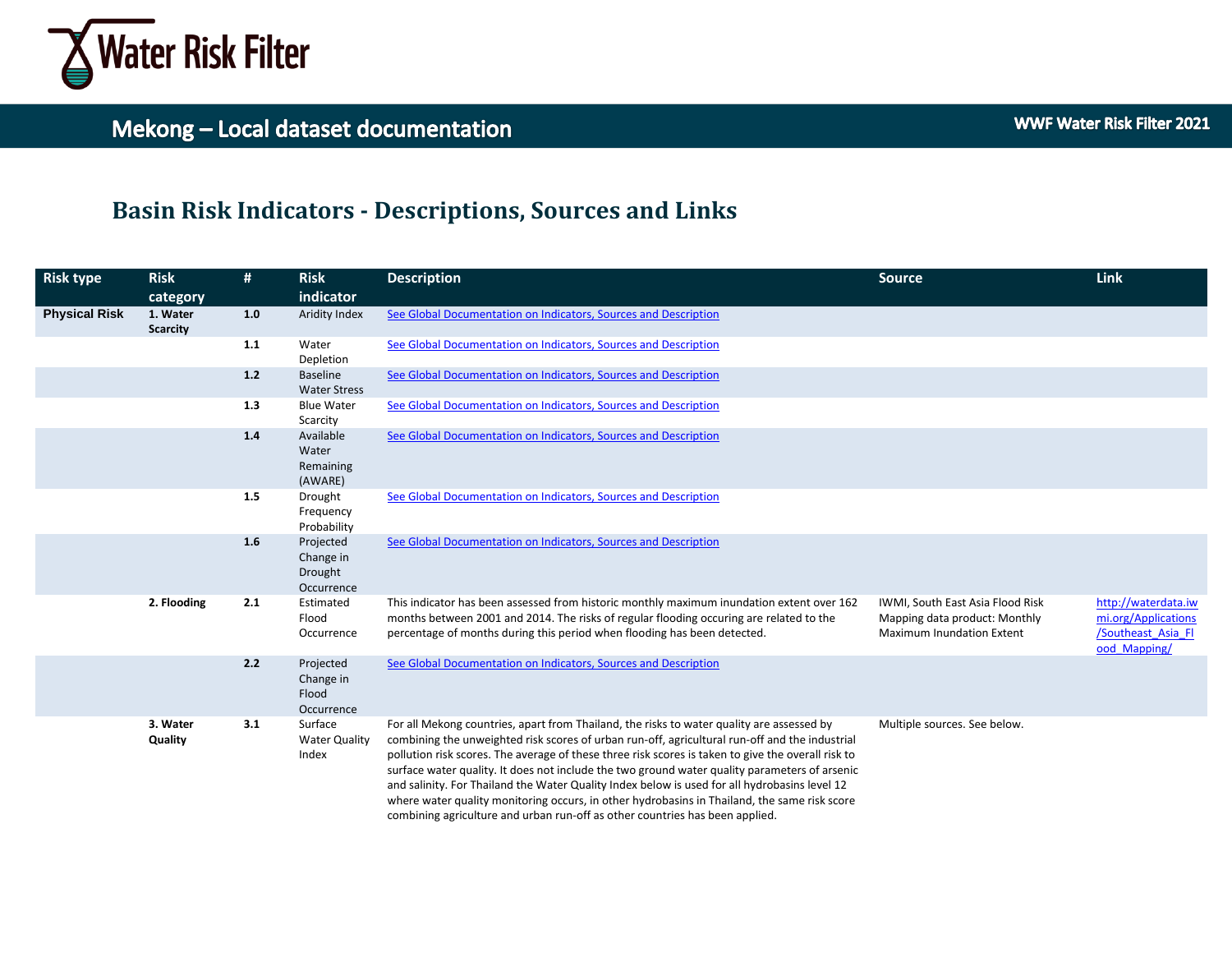

| <b>Risk type</b> | <b>Risk</b><br>category | #     | <b>Risk</b><br>indicator                  | <b>Description</b>                                                                                                                                                                                                                                                                                                                                                                                                                                                                                                                                                                                                                                                                                                                                                                                                                                                                                                                                                                                                               | <b>Source</b>                                                                                                                                                                                                                                                                 | <b>Link</b>                                                                                                                                                                                                                                                                                                                     |
|------------------|-------------------------|-------|-------------------------------------------|----------------------------------------------------------------------------------------------------------------------------------------------------------------------------------------------------------------------------------------------------------------------------------------------------------------------------------------------------------------------------------------------------------------------------------------------------------------------------------------------------------------------------------------------------------------------------------------------------------------------------------------------------------------------------------------------------------------------------------------------------------------------------------------------------------------------------------------------------------------------------------------------------------------------------------------------------------------------------------------------------------------------------------|-------------------------------------------------------------------------------------------------------------------------------------------------------------------------------------------------------------------------------------------------------------------------------|---------------------------------------------------------------------------------------------------------------------------------------------------------------------------------------------------------------------------------------------------------------------------------------------------------------------------------|
|                  |                         | 3.1.1 | <b>Urban Run-</b><br>Off                  | Urban run-off in the region contains mixed pollutants from domestic waste waters discharged<br>into storm drains, run-off from roads with oil and grease, and sand and grit, and probably<br>some industrial discharges. The indicator is taken from the urban population density and it<br>does not take into account any waste water treatment plants that may be in operation, which<br>will tend to reduce the polluting load. It is assumed that the higher the density, the higher the<br>risk of poor water quality from urban run-off in the rivers.                                                                                                                                                                                                                                                                                                                                                                                                                                                                     | JRC, Global Human Settlement Layer                                                                                                                                                                                                                                            | http://cidportal.jrc.<br>ec.europa.eu/ftp/jr<br>C <sub>2</sub><br>opendata/GHSL/GH<br>S POP GPW4 GLO<br>BE R2015A/GHS P<br>OP GPW42015 GL<br>OBE R2015A 5400<br>9 250/V1-0/                                                                                                                                                     |
|                  |                         | 3.1.2 | Agricultural<br>Run Off                   | The risks to water quality from agricultural run-off depend upon the remaining Nitrogen,<br>Phosphorus and Potash remaining in the drainage water from fields, which in turn depends<br>upon the inetnsity of cultivation, especially for rice paddy. Thus 3 crops per year has greater<br>intensity than 2 crops per year compared to rain fed crops. Nutrients such as these can<br>increase the eutrophication of surface waters. The application rate of fertilisers in each<br>country is taken as the average of the national quantity of fertilisers imported each year (from<br>FAO statistics) divided by the area of cropped land, taking into account double and triple<br>cropping. This average value is then applied to the area of cropped land in each hydrobasin to<br>give the risk score across the region. Note that this does not include the pollution from<br>pesticides and herbicides which are also used extensively in the region, but probably applied<br>at an equivalent rate as fertilisers.      | IWMI Irrigated Area Map Asia 2010<br>FAO Stat                                                                                                                                                                                                                                 | http://waterdata.iw<br>mi.org/applications<br>/irri area/                                                                                                                                                                                                                                                                       |
|                  |                         | 3.1.3 | Industrial<br>Pollution                   | The water quality index from industrial pollution uses four indicators as shown below - BOD,<br>Toxic metals and Toxic water and Total Suspended solids. It is derived from estimates on the<br>discharges of these pollutants from different types and sizes of these industries using the<br>Industrial Pollution Projection System (IPPS), which has been applied in Cambodia, Laos,<br>Vietnam, and partially in Myanmar. It does not include effluents from mining, but all<br>manufacturing facilities. The composite index measures the combined weights of these<br>pollutants being discharged within a hydrobasin, while the individual indices will provide<br>detail of which indicators are most important at a particular location. The analysis is based<br>upon the estimates of wastes discharged before treatment, so the risk scores represent the<br>risks to water quality if no treatment would be provided. In some locations, it is to be expected<br>that there will be treatment of industrial wastes. | GMS Core Environment Program,<br>Estimating Industrial Pollution in Lao<br><b>PDR</b><br>GMS Core Environment Program,<br>Estimating Industrial Pollution in the<br>Kingdom of Cambodia<br>Ayeyarwady State of the Basin<br>Assessment, Water Pollution Survey<br><b>ICEM</b> | http://portal.gms-<br>eoc.org/uploads/re<br>sources/1253/attac<br>hment/Estimating%<br>20Industrial%20Poll<br>ution%20in%20Lao<br>%20PDR 1.PDF<br>http://www.gms-<br>eoc.org/uploads/re<br>sources/453/attach<br>ment/Estimating%2<br>0Industrial%20Pollu<br>tion%20in%20the%<br>20Kingdom%20of%<br>20Cambodia%20Re<br>port.pdf |
|                  |                         | 3.1.4 | <b>Industrial</b><br><b>Pollution BOD</b> | BOD or Biological Oxygen Demand measures the organic matter discharged which will deplete<br>the oxygen content of surface waters as the organic matter is broken down by bacteria in the<br>water. Organic pollution comes from most industrial wastes, including food and drink sector,<br>textiles, manufacturing, pharmaceuticals etc.                                                                                                                                                                                                                                                                                                                                                                                                                                                                                                                                                                                                                                                                                       | GMS Core Environment Program,<br>Estimating Industrial Pollution in Lao<br><b>PDR</b><br>GMS Core Environment Program,<br>Estimating Industrial Pollution in the<br>Kingdom of Cambodia<br>Ayeyarwady State of the Basin                                                      | http://portal.gms-<br>eoc.org/uploads/re<br>sources/1253/attac<br>hment/Estimating%<br>20Industrial%20Poll<br>ution%20in%20Lao<br>%20PDR 1.PDF                                                                                                                                                                                  |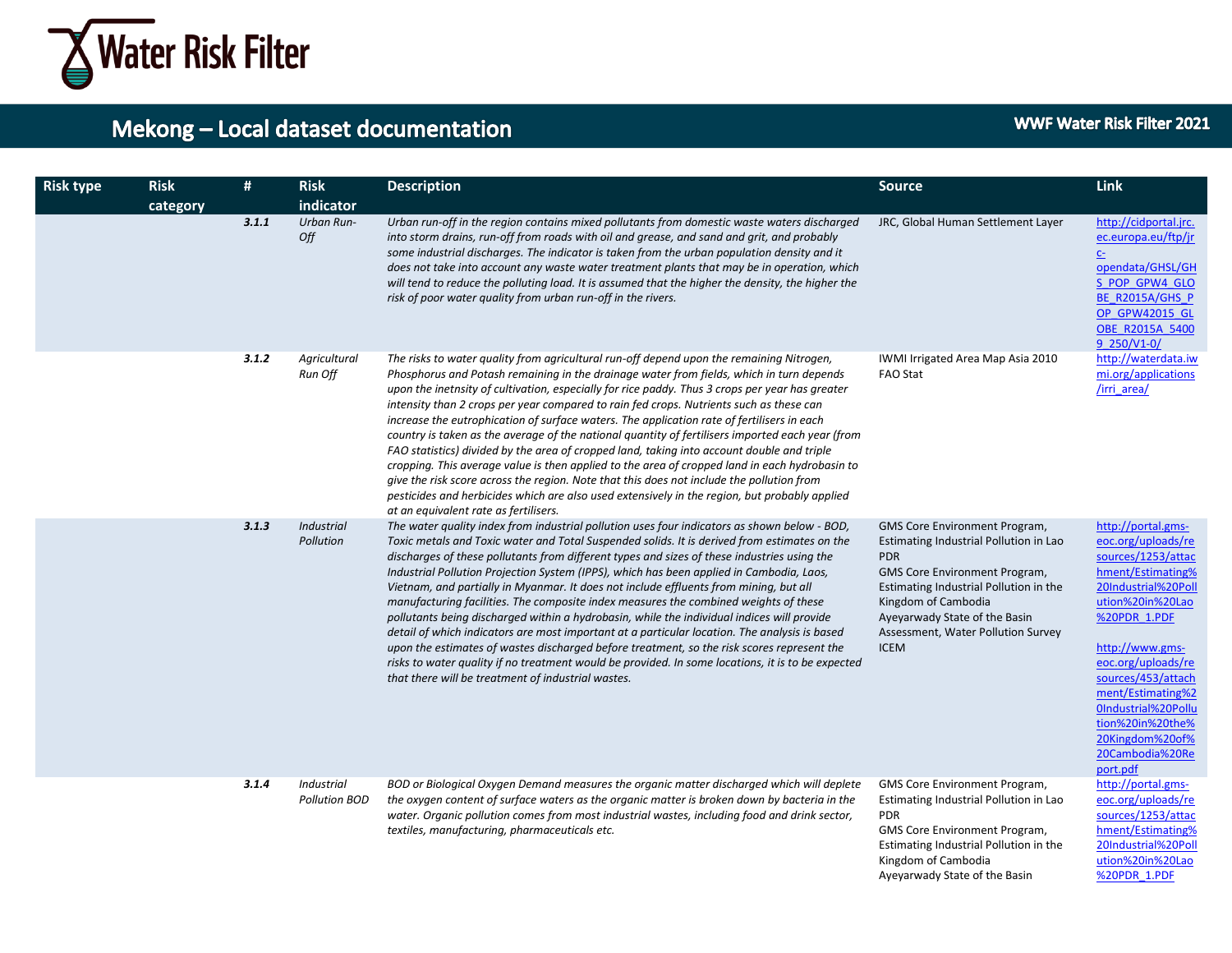

port.pdf

| <b>Risk type</b> | <b>Risk</b><br>category | #     | <b>Risk</b><br>indicator                                | <b>Description</b>                                                                                                                                                                                                                                                                                                                                        | <b>Source</b>                                                                                                                                                                                                                                                                 | Link                                                                                                                                                                                                                                                                                                                            |
|------------------|-------------------------|-------|---------------------------------------------------------|-----------------------------------------------------------------------------------------------------------------------------------------------------------------------------------------------------------------------------------------------------------------------------------------------------------------------------------------------------------|-------------------------------------------------------------------------------------------------------------------------------------------------------------------------------------------------------------------------------------------------------------------------------|---------------------------------------------------------------------------------------------------------------------------------------------------------------------------------------------------------------------------------------------------------------------------------------------------------------------------------|
|                  |                         |       |                                                         |                                                                                                                                                                                                                                                                                                                                                           | Assessment, Water Pollution Survey<br><b>ICEM</b>                                                                                                                                                                                                                             | http://www.gms-<br>eoc.org/uploads/re<br>sources/453/attach<br>ment/Estimating%2<br>OIndustrial%20Pollu<br>tion%20in%20the%<br>20Kingdom%20of%<br>20Cambodia%20Re<br>port.pdf                                                                                                                                                   |
|                  |                         | 3.1.5 | Industrial<br>Pollution<br><b>Toxic Metals</b><br>Water | Toxic metals load in surface waters includes the content of metals such as lead, chromium,<br>mercury etc. discharged from factories, based upon size and type of industry. It includes both<br>dissolved and particular forms of metals. The analysis does not include metals being mined or<br>used in mining processes (e.g. mercury for gold mining). | GMS Core Environment Program,<br>Estimating Industrial Pollution in Lao<br><b>PDR</b><br>GMS Core Environment Program,<br>Estimating Industrial Pollution in the<br>Kingdom of Cambodia<br>Ayeyarwady State of the Basin<br>Assessment, Water Pollution Survey<br><b>ICEM</b> | http://portal.gms-<br>eoc.org/uploads/re<br>sources/1253/attac<br>hment/Estimating%<br>20Industrial%20Poll<br>ution%20in%20Lao<br>%20PDR 1.PDF<br>http://www.gms-<br>eoc.org/uploads/re<br>sources/453/attach<br>ment/Estimating%2<br>OIndustrial%20Pollu<br>tion%20in%20the%<br>20Kingdom%20of%<br>20Cambodia%20Re<br>port.pdf |
|                  |                         | 3.1.6 | <b>Industrial</b><br>Pollution<br><b>Toxic Water</b>    | This indicator covers non-metallic and organic toxic chemicals used in manufacturing, solvents<br>and cleaning materials, dyestuffs, pesticides, etc.                                                                                                                                                                                                     | GMS Core Environment Program,<br>Estimating Industrial Pollution in Lao<br><b>PDR</b><br>GMS Core Environment Program,<br>Estimating Industrial Pollution in the<br>Kingdom of Cambodia<br>Ayeyarwady State of the Basin<br>Assessment, Water Pollution Survey<br><b>ICEM</b> | http://portal.gms-<br>eoc.org/uploads/re<br>sources/1253/attac<br>hment/Estimating%<br>20Industrial%20Poll<br>ution%20in%20Lao<br>%20PDR 1.PDF<br>http://www.gms-<br>eoc.org/uploads/re<br>sources/453/attach<br>ment/Estimating%2<br>0Industrial%20Pollu<br>tion%20in%20the%<br>20Kingdom%20of%<br>20Cambodia%20Re             |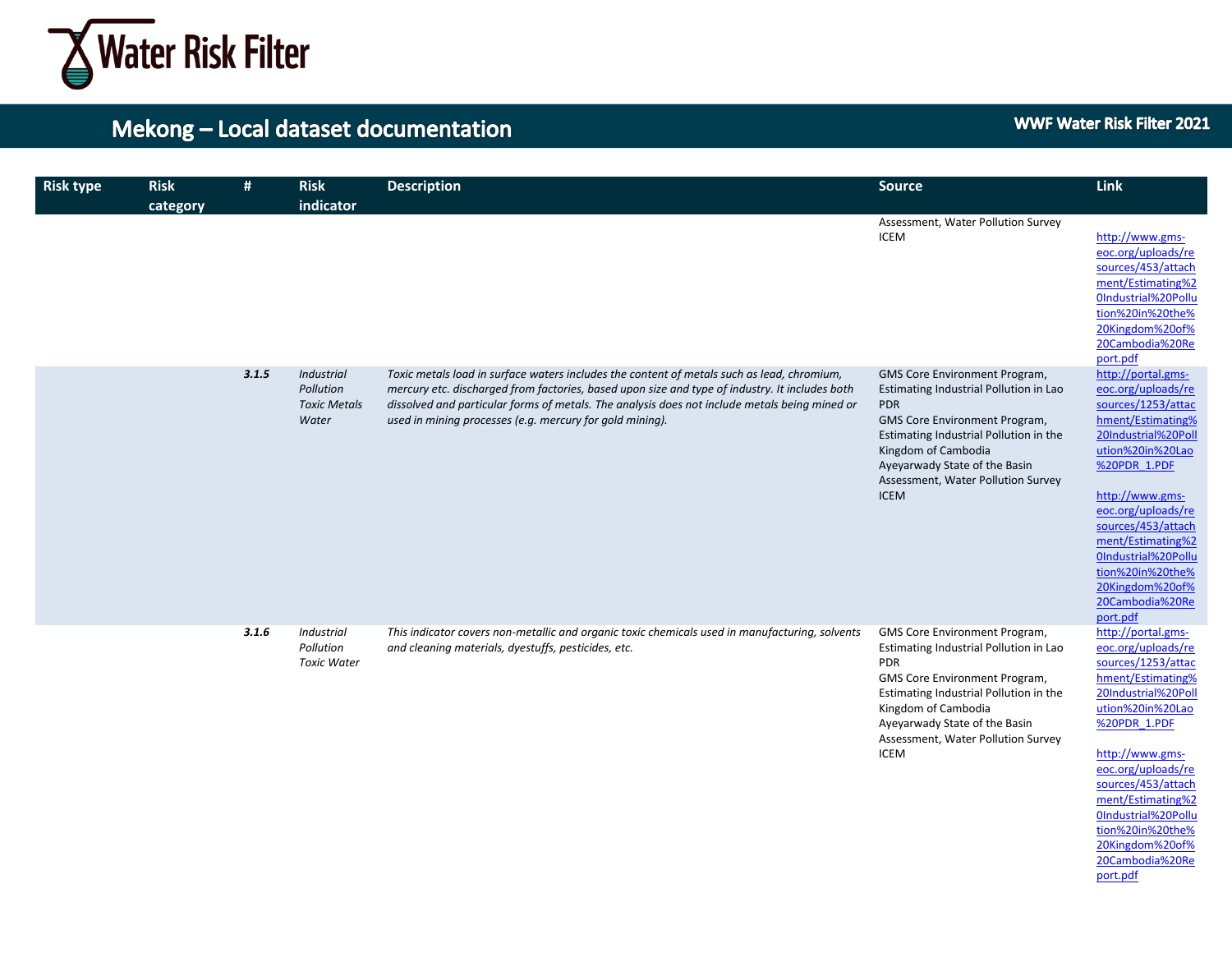

**WWF Water Risk Filter 2021** 

| <b>Risk type</b> | <b>Risk</b><br>category                | #     | <b>Risk</b><br>indicator                                          | <b>Description</b>                                                                                                                                                                                                                                                                                                                                                                                                                                                                                                                                                                                                                                                                                                       | <b>Source</b>                                                                                                                                                                                                                                                                                                                                                                      | Link                                                                                                                                                                                                                                                                                                                            |
|------------------|----------------------------------------|-------|-------------------------------------------------------------------|--------------------------------------------------------------------------------------------------------------------------------------------------------------------------------------------------------------------------------------------------------------------------------------------------------------------------------------------------------------------------------------------------------------------------------------------------------------------------------------------------------------------------------------------------------------------------------------------------------------------------------------------------------------------------------------------------------------------------|------------------------------------------------------------------------------------------------------------------------------------------------------------------------------------------------------------------------------------------------------------------------------------------------------------------------------------------------------------------------------------|---------------------------------------------------------------------------------------------------------------------------------------------------------------------------------------------------------------------------------------------------------------------------------------------------------------------------------|
|                  |                                        | 3.1.7 | <b>Industrial</b><br><b>Pollution TSS</b>                         | Total Suspended Solids (TSS) make up the largest proportion by weight of industrial<br>discharges, and represent the component of industrial wastes that does not dissolve in water,<br>but is light enough to be suspended under usual flow conditions. The suspended solids may be<br>organic in nature and have an influence upon BOD, or they may be inorganic, e.g. sand and<br>silt particles, and relatively inert. They are an important water quality component increasing<br>the turbidity of receiving waters.                                                                                                                                                                                                | GMS Core Environment Program,<br>Estimating Industrial Pollution in Lao<br><b>PDR</b><br>GMS Core Environment Program,<br>Estimating Industrial Pollution in the<br>Kingdom of Cambodia<br>Ayeyarwady State of the Basin<br>Assessment, Water Pollution Survey<br><b>ICEM</b>                                                                                                      | http://portal.gms-<br>eoc.org/uploads/re<br>sources/1253/attac<br>hment/Estimating%<br>20Industrial%20Poll<br>ution%20in%20Lao<br>%20PDR 1.PDF<br>http://www.gms-<br>eoc.org/uploads/re<br>sources/453/attach<br>ment/Estimating%2<br>OIndustrial%20Pollu<br>tion%20in%20the%<br>20Kingdom%20of%<br>20Cambodia%20Re<br>port.pdf |
|                  |                                        | 3.1.8 | <b>Water Quality</b><br><b>Index</b>                              | The Thai Water Quality Index is a composite indicator made up of Dissolved Oxygen (mg / I),<br>Biochemical Oxygen Demand (BOD) (mg / I), Total Coliform Bacteria (TCB) (MPN / 100 ml),<br>Fecal Coliform Bacteria (FCB) (MPN / 100 ml) and ammonia nitrogen NH3-N (mg / I) and is<br>derived from actual measurements of water quality in over 300 water quality sampling<br>stations covering many of the water courses in Thailand.                                                                                                                                                                                                                                                                                    | Water Surface Water Quality Database<br>(IWIS)                                                                                                                                                                                                                                                                                                                                     | http://iwis.pcd.go.t<br>h/pcd-<br>service/pcd service<br>.php                                                                                                                                                                                                                                                                   |
|                  |                                        | 3.1.9 | Arsenic                                                           | Arsenic is an important groundwater component derived from underlying geology and soils.<br>Often its presence in ground water is associated with alluvial rocks and soils, so it is most<br>often found in delta and floodplain regions of the major rivers. Arsenic is a highly poisonous<br>element, which occurs naturally as inorganic compounds in rocks and also as a free element.<br>Its presence in groundwater can make the water unusable for domestic and industrial uses.                                                                                                                                                                                                                                  | Winkel, L., Berg, M., Amini, M., Hug, S.<br>J., & Johnson, C. A. (2008). Predicting<br>groundwater arsenic contamination in<br>Southeast Asia from surface<br>parameters. Nature Geoscience, 1(8),<br>536-542.                                                                                                                                                                     | http://dx.doi.org/1<br>0.1038/ngeo254                                                                                                                                                                                                                                                                                           |
|                  | 4. Ecosystem<br><b>Services Status</b> | 4.1   | Ecosystem<br>service<br>(Provision)<br>Consumption<br>of Fish     | The provisioning ecosystem services of rivers in the Greater Mekong is very important for<br>both fish and other aquatic animals (OAA) such as snails, frogs, crabs, shrimps and prawns,<br>and river weed. The Tonle Sap Great Lake and Mekong river which carries large volume of<br>migratory fish species is the largest freshwater fishery on the world. Actual fish production<br>figures in different rivers is difficult to quantify, and the provisioning services are assessed by<br>taking the rural population densities in each hydrobasin and multiplying them with the<br>estimated fish and OAA consumption figures for each country, based upon studies carried out<br>for the Mekong River Commission. | Rural population density was used as a<br>proxy for consumption of fish.<br>JRC, Global Human Settlement Layer.<br>HORTLE, K.G. (2007) Consumption and<br>the yield of fish and other aquatic<br>animals from the Lower Mekong Basin.<br>MRC Technical Paper No. 16, Mekong<br>River Commission, Vientiane. 87 pp<br>JRC, Global Human Settlement Layer,<br>Settlement Model Grid. | http://www.mrcme<br>kong.org/assets/Pu<br>blications/technical<br>/tech-No16-<br>consumption-n-<br>yield-of-fish.pdf<br>http://cidportal.jrc.<br>ec.europa.eu/ftp/jr<br>c-opendata/GHSL/                                                                                                                                        |
|                  |                                        | 4.2   | Catchment<br>Ecosystem<br><b>Services</b><br>Degradation<br>Level | See Global Documentation on Indicators, Sources and Description                                                                                                                                                                                                                                                                                                                                                                                                                                                                                                                                                                                                                                                          |                                                                                                                                                                                                                                                                                                                                                                                    |                                                                                                                                                                                                                                                                                                                                 |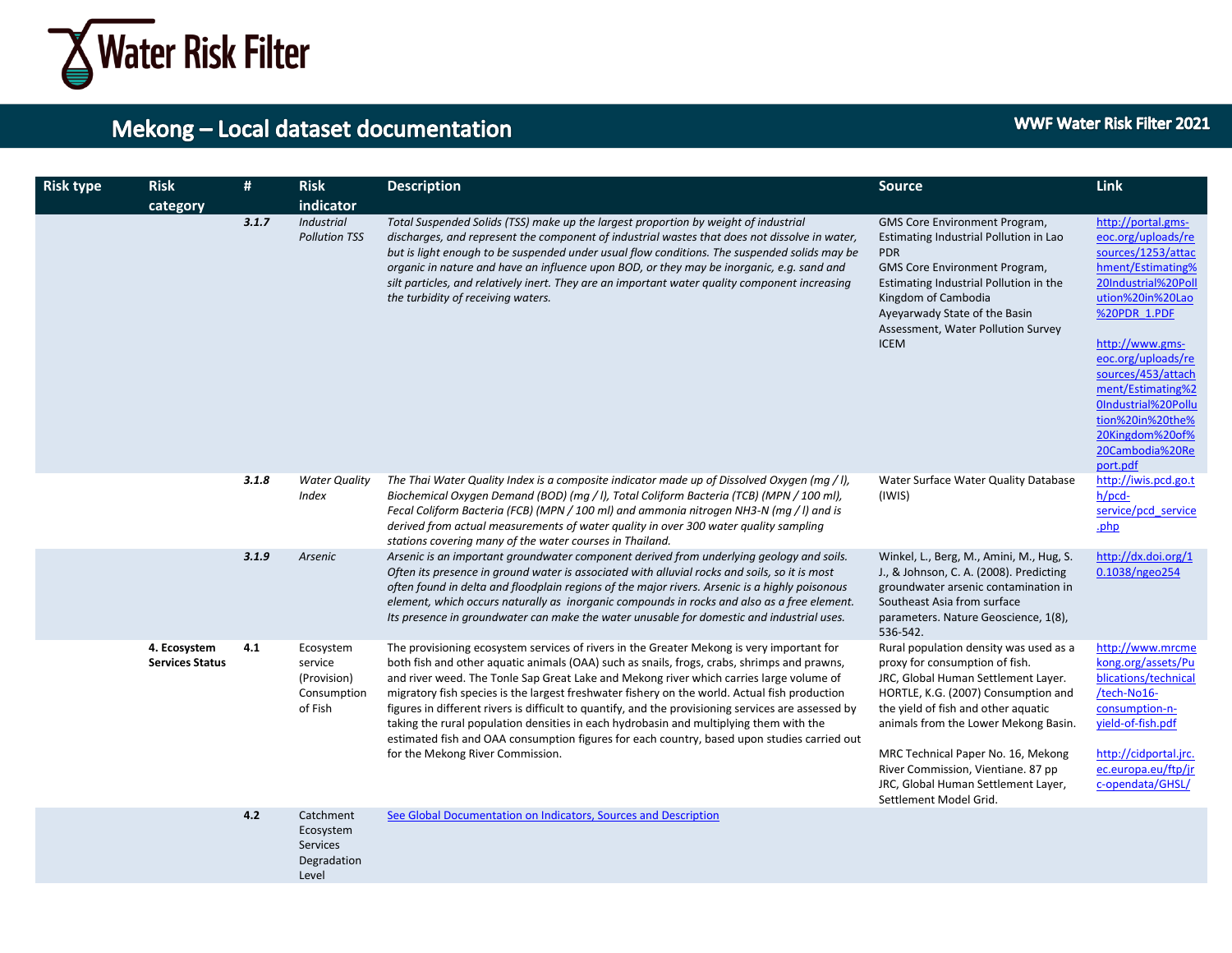

| <b>Risk type</b>       | <b>Risk</b>                                   | #   | <b>Risk</b>                                                                | <b>Description</b>                                                                                                                                                                                                                                                                                                                                                                                                                                                                                                                 | <b>Source</b>             | <b>Link</b>                                                                                            |
|------------------------|-----------------------------------------------|-----|----------------------------------------------------------------------------|------------------------------------------------------------------------------------------------------------------------------------------------------------------------------------------------------------------------------------------------------------------------------------------------------------------------------------------------------------------------------------------------------------------------------------------------------------------------------------------------------------------------------------|---------------------------|--------------------------------------------------------------------------------------------------------|
|                        | category                                      |     | indicator                                                                  |                                                                                                                                                                                                                                                                                                                                                                                                                                                                                                                                    |                           |                                                                                                        |
|                        |                                               | 4.3 | Hydropower<br>Dam                                                          | The risk scoring is rated as very high in hydrobasins where the dam is located, with variable<br>risk scores attributed in hydrobasins upstream where the reservoir extends depending upon<br>the percentage of the hydrobasin covered by a reservoir. Downstream hydrobasins are given<br>a "some risk "score up until the mean annual flow in the hydrobasin has increased to more<br>than 130% of the flow at the dam site. This indicator only assess the risks from existing dams<br>and reservoirs, not future planned dams. | <b>WLE Greater Mekong</b> | https://wle-<br>mekong.cgiar.org/c<br>hanges/our-<br>research/greater-<br>mekong-dams-<br>observatory/ |
| <b>Regulatory Risk</b> | 5. Enabling<br><b>Environment</b>             | 5.1 | Freshwater<br><b>Policy Status</b><br>(SDG 6.5.1)                          | See Global Documentation on Indicators, Sources and Description                                                                                                                                                                                                                                                                                                                                                                                                                                                                    |                           |                                                                                                        |
|                        |                                               | 5.2 | Freshwater<br>Law Status<br>(SDG 6.5.1)                                    | See Global Documentation on Indicators, Sources and Description                                                                                                                                                                                                                                                                                                                                                                                                                                                                    |                           |                                                                                                        |
|                        |                                               | 5.3 | Implementati<br>on Status of<br>Water<br>Management<br>Plans (SDG<br>6.5.1 | See Global Documentation on Indicators, Sources and Description                                                                                                                                                                                                                                                                                                                                                                                                                                                                    |                           |                                                                                                        |
|                        | 6. Institutions<br>& Governance               | 6.1 | Corruption<br>Perceptions<br>Index                                         | See Global Documentation on Indicators, Sources and Description                                                                                                                                                                                                                                                                                                                                                                                                                                                                    |                           |                                                                                                        |
|                        |                                               | 6.2 | Freedom in<br>the World<br>Index                                           | See Global Documentation on Indicators, Sources and Description                                                                                                                                                                                                                                                                                                                                                                                                                                                                    |                           |                                                                                                        |
|                        |                                               | 6.3 | <b>Business</b><br>Participation<br>in Water<br>Management<br>(SDG 6.5.1)  | See Global Documentation on Indicators, Sources and Description                                                                                                                                                                                                                                                                                                                                                                                                                                                                    |                           |                                                                                                        |
|                        | 7.<br><b>Management</b><br><b>Instruments</b> | 7.1 | Management<br>Instruments<br>for Water<br>Management<br>(SDG 6.5.1)        | See Global Documentation on Indicators, Sources and Description                                                                                                                                                                                                                                                                                                                                                                                                                                                                    |                           |                                                                                                        |
|                        |                                               | 7.2 | Groundwater<br>Monitoring<br>Data<br>Availability<br>and<br>Management     | See Global Documentation on Indicators, Sources and Description                                                                                                                                                                                                                                                                                                                                                                                                                                                                    |                           |                                                                                                        |
|                        |                                               | 7.3 | Density of<br>Runoff<br>Monitoring<br><b>Stations</b>                      | See Global Documentation on Indicators, Sources and Description                                                                                                                                                                                                                                                                                                                                                                                                                                                                    |                           |                                                                                                        |